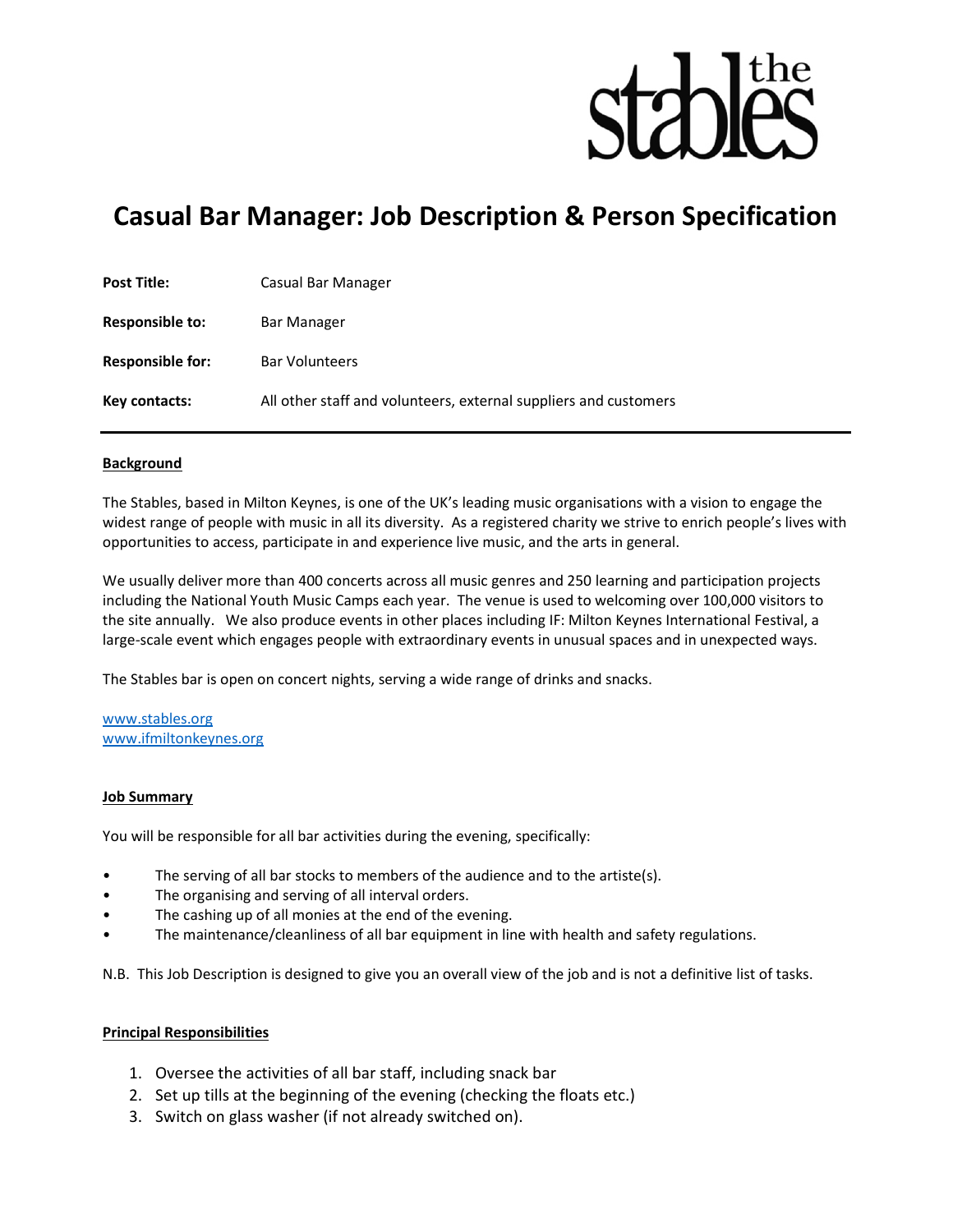- 4. Turn on gas and beer in cellar, pull through to bar
- 5. Set up the bar and snack bar check stocks and restock as necessary.
- 6. Check glasses are sufficient, clean and unchipped.
- 7. Serve drinks as necessary throughout the evening.
- 8. Check drink stocks and glasses throughout the evening.
- 9. Prepare pre-orders for interval.
- 10. Keep bar surfaces as clean and dry as possible.
- 11. Wash and put away glasses (throughout the evening and at the end of the performance).
- 12. Ensure bar is prepared for next performance at the end of the evening.
- 13. Take black rubbish bags & recycling to bins at end of the evening.
- 14. Cash up total monies and reconcile with total on cash till.

## Required Knowledge and Experience

| <b>Criteria</b>               | <b>Essential</b>                                                                                                | <b>Desirable</b>                                                                                                         |
|-------------------------------|-----------------------------------------------------------------------------------------------------------------|--------------------------------------------------------------------------------------------------------------------------|
| <b>Job Related Experience</b> | Previous bar experience<br>٠                                                                                    | <b>Experience of managing</b><br>volunteers<br>Experience of managing or<br>٠<br>overseeing a bar / catering<br>facility |
| <b>Personal Qualities</b>     | Courteous<br>$\bullet$<br>Ability to work under<br>$\bullet$<br>pressure<br>Basic numerical skills<br>$\bullet$ |                                                                                                                          |
| Other                         | Willing to undergo training<br>$\bullet$<br>Flexible $-$ evening and<br>$\bullet$<br>weekend work               |                                                                                                                          |

# Key Terms and Conditions

The current rate of pay for this post is £10 per hour.

The post is offered as a casual role – each shift runs from 5pm to midnight. Number of shifts per week to be agreed with the Bar Manager. You will be expected to be available for weekend shifts.

The job will be subject to a three-month probationary period.

Full terms and conditions will be made available on offer of appointment.

Applicants who wish to discuss the role in advance of application can arrange to talk to Jo Cooper on 01908 280828 or emailing joana.cooper@stables.org